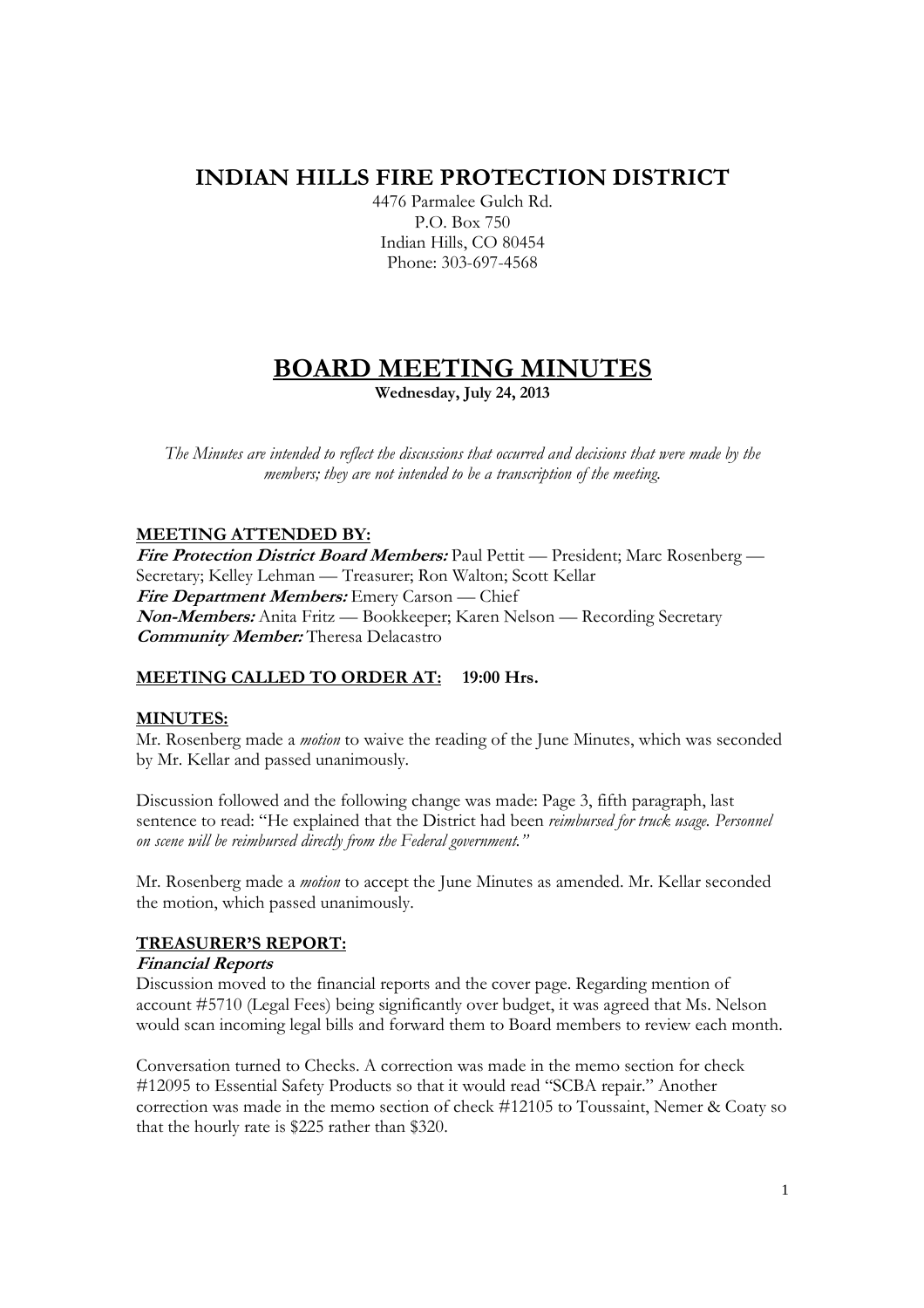Mr. Rosenberg made a *motion* to approve checks #12088-12107, plus automated payments, credit card expenses, and bank fees. Ms. Lehman seconded the motion, which passed unanimously.

#### **Audit**

Ms. Fritz said that she had met with the auditor and given her all the documentation. The auditor would file for an extension by July 31, Ms. Fritz added.

## **Tender Financing**

The final estimate for the truck build-out had been forwarded to Wells Fargo, Ms. Fritz said. The attorney still needs to review the documents, she added. The paperwork would be signed later in the meeting.

#### **DEPARTMENT/OFFICERS' REPORTS:**

#### **Fire Marshal — Randy Rudloff**

Not present. No report submitted. Mr. Carson said that Mr. Rudloff was continuing work on having a universal gate code for the District. Progress on addressing the Indian Hills Equestrian Center violations was slow, Mr. Carson added.

## **Chief — Emery Carson**

A report was distributed and various items were discussed. Mr. Carson began by stating that Medicare was requiring revalidation of its providers as part of the Affordable Care Act, which necessitates completion of a 49-page form and a \$532 fee. Mr. Carson shared that the District would file a hardship claim in order to potentially have the fee waived.

Mr. Carson updated meeting attendees on the fact that Fire Trucks Plus has defaulted on the lawsuit, which will result in the District automatically being awarded a default judgment. The suit was presently awaiting a Jefferson County judge's signature and will then be filed in California. Mr. Carson said that Mr. Coaty will help the District find a California attorney to handle the lawsuit who does not work on contingency. Mr. Carson concluded by saying that the lawsuit was currently up to almost \$300,000.

Conversation turned to ambulance collections figures for the first six months of the year. Mr. Carson said that \$13,512 has been collected thus far. He then said that annual hose and ladder testing has been scheduled for August 10.

Mr. Carson shared that the mountain area fire chiefs had met on July 17 to discuss dispatching issues, among other topics. Discussion occurred about moving dispatch to Evergreen as well as possibly forming a mountain area communications authority. Lengthy conversation followed about the problems of the current dispatching system, including the fact that the County doesn't have an individual dedicated to fire/EMS dispatch, and the challenges of switching to Evergreen or starting a new communications authority. Discussion also occurred about the various dispatching setups that departments in the Denver metro area have. It was noted that prices would be forthcoming regarding dispatching options from Evergreen and that the District's communications infrastructure will need to be re-examined if dispatching changes.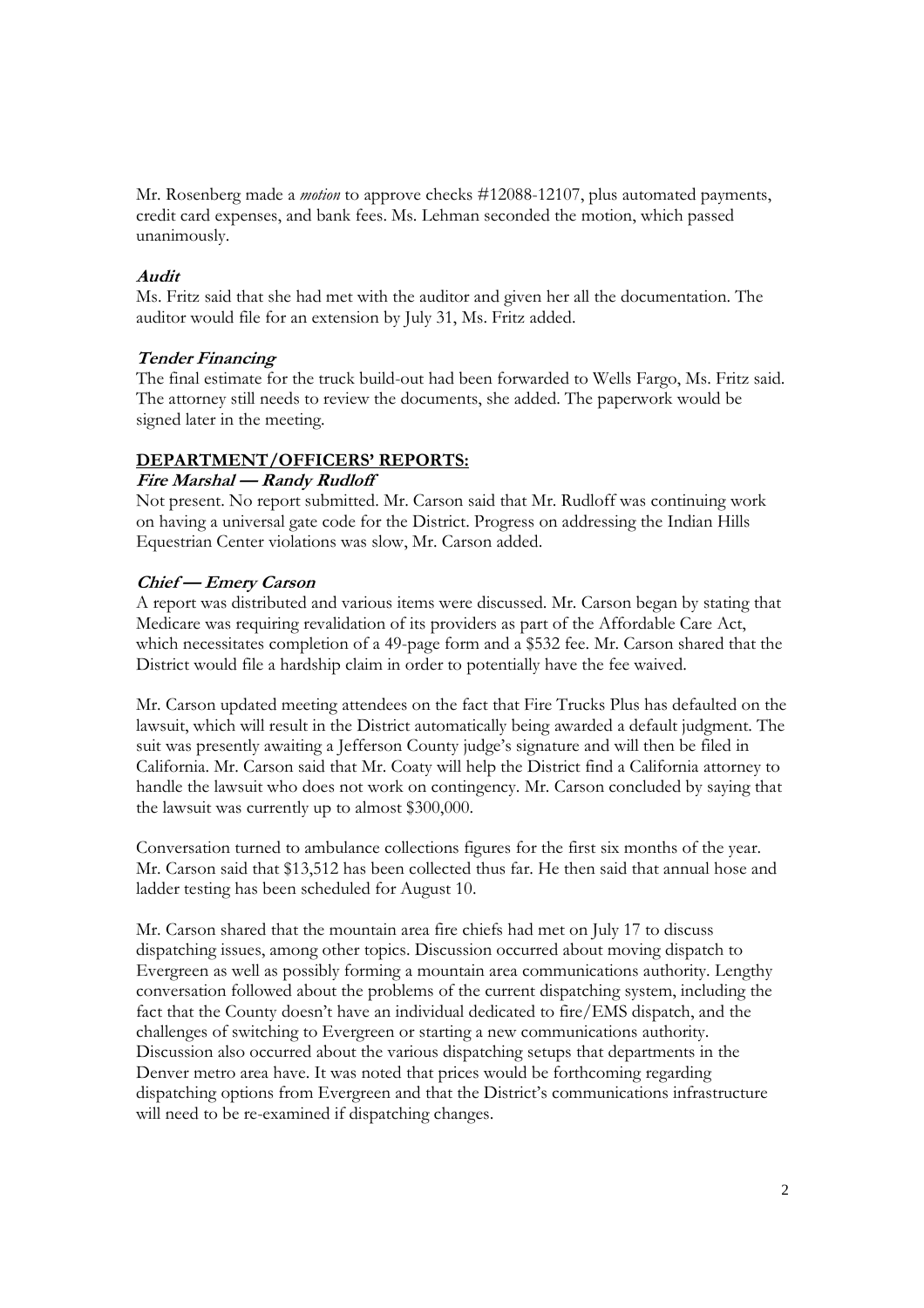The Mack chassis will be ready to ship to Rosenbauer later in the month, Mr. Carson shared. He said that he is still procuring bids to transport the truck. He also added that the tank will be moved by the end of the week.

Discussion moved to the potential sale of the Noble house. Mr. Carson referenced a memo that had been drafted by the attorney regarding the Board's responsibility in the sale of real property. Mr. Carson added that the lot line adjustment paperwork had unfortunately still not been filed with the County.

As an aside, Mr. Carson shared that Ms. Bauer had had a stroke/heart attack and that flowers had been sent. He also added that he would be on vacation the last week in July.

Mr. Carson concluded his report by summarizing the calls for the month, which total 22 to date. He said that the Department has grown to 23 firefighters.

## **Assistant Chief — Marc Rosenberg**

Present; no report submitted. Mr. Rosenberg said that apparatus 341 was scheduled to have its annual maintenance check the following day at Evergreen. He said that the other apparatus would soon be following suit.

#### **Fire Captain — Scott Case**

Not present; no report submitted.

#### **EMS Captain — Bob Fager**

Not present; no report submitted.

#### **OLD BUSINESS:**

## **Firewise Update**

Discussion occurred about the fact that there were a lot of questions from the community regarding slash collection as part of the Firewise program. It was noted that literature pertaining to property mitigation had still not been sent out. Ms. Delacastro stated that she was in attendance at the meeting that evening to discuss the Firewise program. It was explained that the Board had allocated \$5,000 towards the project and that each neighborhood needed to pick a slash collection date and get organized. Then the fire department could provide some resources and a chipper.

Further conversation occurred about the responsibility of community members getting slash cut and put out by the road. Discussion followed about the logistical challenges of organizing such a project and segued into the Colorado Wildfire Risk Reduction Grant that the District had applied for recently. Mr. Kellar shared that the grant application had been submitted and asked for \$43,000 to cover the cost of 10 two-day collection events. He explained that the District would have 18 months to use the funding if the grant is awarded and has to provide a 50% match, which can be documented in terms of money spent as well as volunteer hours dedicated to the project. It was noted that notification on grant recipients will be announced August 16.

#### **Noble House Sale/Rent**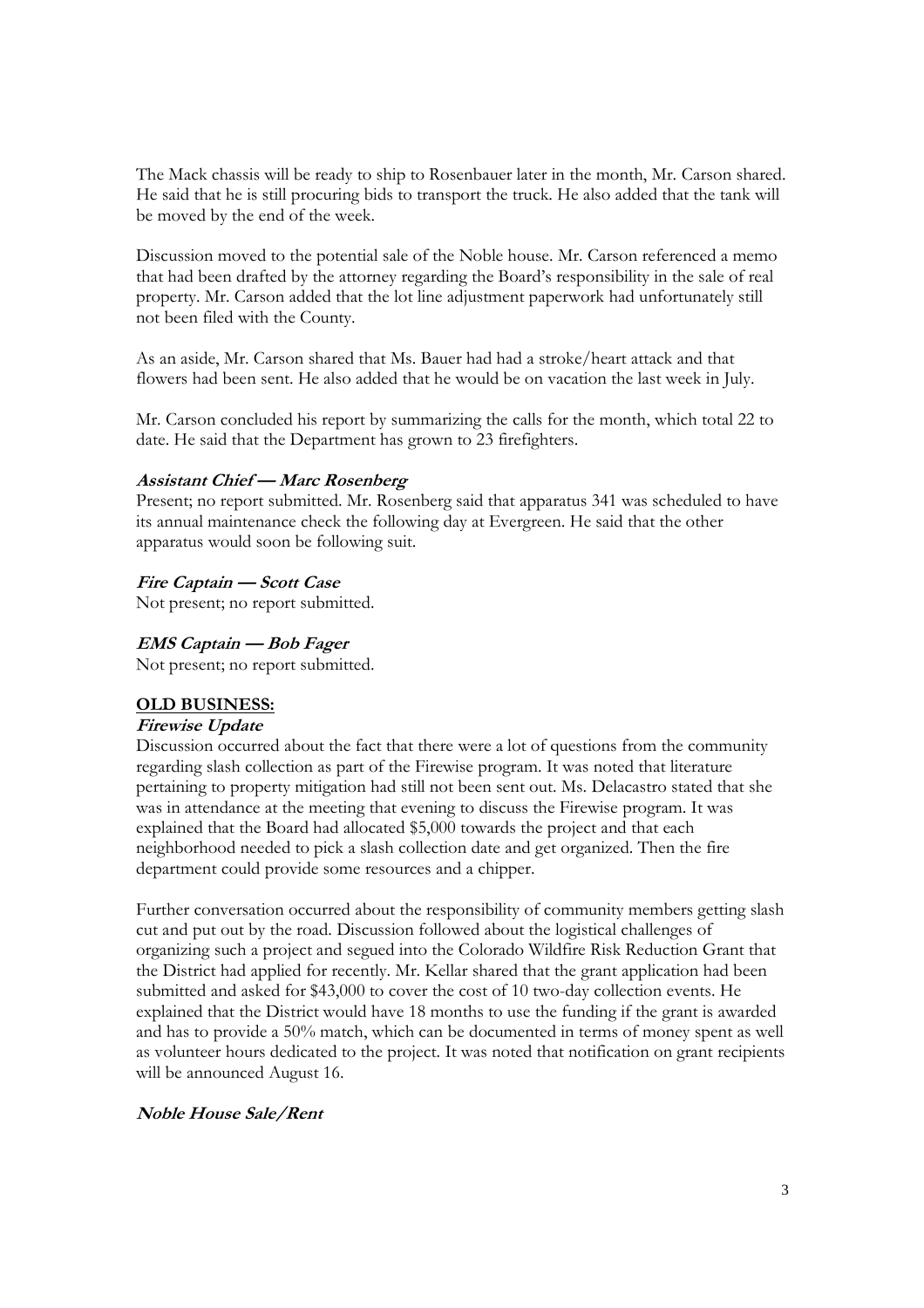Conversation began with a discussion of how to move forward with the property given the fact that the lot line adjustment will not be final for two more months. It was agreed that once the adjustment is complete, the District will work with the attorney to try to sell the property by owner with as much at-large advertising as possible so as to ensure the best deal for the taxpayers' money.

## **NEW BUSINESS:**

## **Fourth of July Recap**

Mr. Rosenberg shared that the Department had raised \$6,500 from the Fourth of July activities. Some \$9,000 had been brought in. Also, \$1,000 had been raised from a Volkswagen raffle that occurred on July 14 at the Evergreen Lake House. Discussion followed about whether the Department should charge those who attend the fireworks display in the future. Also discussed were the small size of this year's parade and the possible reason being water fights deterring parade participants. It was agreed that water fights would be eliminated from the parade in the future with the possibility of a water fight planned in the park.

## **Election of Board Officers**

Brief discussion occurred regarding if Board members were happy with their positions and if non-officers were interested in assuming officer positions.

Mr. Rosenberg made a *motion* to leave all officers in their current Board positions for the next year. Mr. Walton seconded the motion, which passed unanimously.

#### **Mileage Reimbursement Policy**

Tabled.

## **Potential Station Ballot Issue**

Discussion occurred regarding whether the Board wanted to participate in the November election asking residents to pass a bond issue or mill levy increase to finance a new station. Conversation followed about options for funding the new station and potential ballot language. It was noted that a decision is required by the County on August 27, one day before the next scheduled Board meeting. After lengthy discussion concerning the information that would need to be gathered to make an informed decision on whether to participate in the election, it was agreed to move the Board meeting up to accommodate the County's deadline.

Mr. Kellar made a *motion* to move the August Board meeting to August 22, 2013, at 7 pm. Mr. Walton seconded the motion, which passed unanimously.

#### **Purchase of Thermal Imager**

Mr. Rosenberg explained that the Department would like to purchase a \$9,500 thermal imager from MaxFire. He explained that it was a tiny hand-held device that would replace a non-functioning unit. It was agreed that he would come back to the Board with an estimate. **Community Plan** 

Mr. Kellar referenced a 2007 community plan that had been commissioned for Indian Hills by the County. He recommended that the Board review it and update it as appropriate.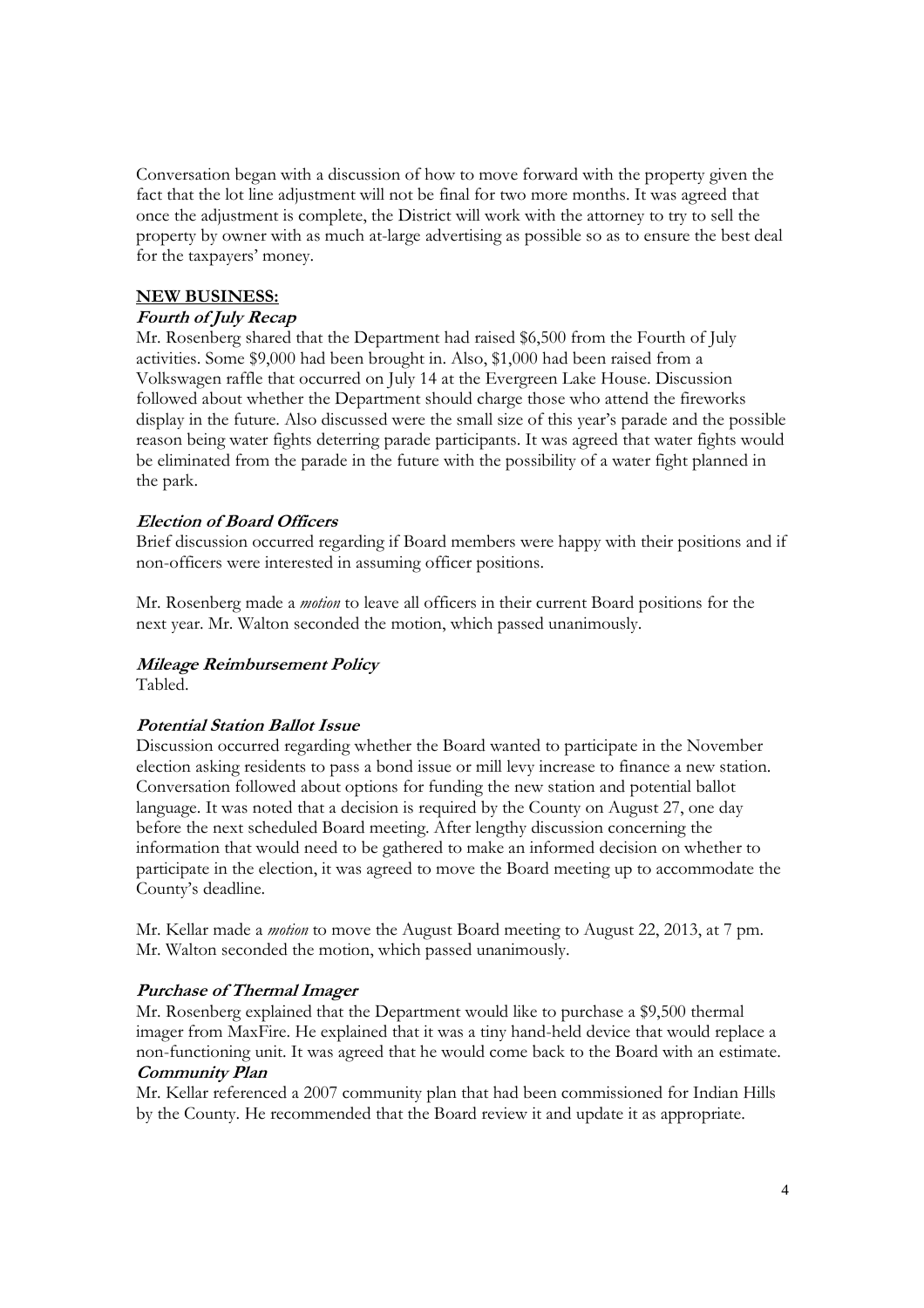## **Tender Paperwork**

Ms. Fritz shared details of the terms of the Wells Fargo lease agreement for the new tender. She explained that the attorney needed to review the documents and draft an opinion letter to finalize the agreement.

Discussion followed about the cost and logistics of transporting the chassis to Rosenbauer.

Mr. Rosenberg made a *motion* to transfer the chassis from TEC to Rosenbauer at a cost not to exceed \$7,200. Mr. Kellar seconded the motion, which passed unanimously.

Mr. Kellar made a *motion* to authorize Mr. Pettit and Ms. Lehman to sign the paperwork and finalize the Wells Fargo lease agreement for the new tender at a cost of \$307,415.20. Mr. Rosenberg seconded the motion, which passed unanimously.

Mr. Kellar made a *motion* to authorize Mr. Carson to sign the build-out contract with Rosenbauer at a cost not to exceed \$145,000. Mr. Walton seconded the motion, which passed unanimously.

## **EXECUTIVE SESSION:**

Mr. Rosenberg made a *motion* to call an Executive Session at 21:38 to discuss personnel matters per Colorado Revised Statute § 24-6-402(4)(f). Ms. Lehman seconded the motion, which passed unanimously. All meeting attendees left the room with the exception of the Board members. Recording commenced using the District's recorder.

Mr. Kellar made a *motion* to adjourn the Executive Session at 22:03. Mr. Walton seconded the motion, which passed unanimously.

## **ADJOURNED AT: 22:03**

There being no more business to discuss, Ms. Lehman made a *motion* to adjourn the meeting, which was seconded by Mr. Kellar and passed unanimously.

*President:* 

*Secretary:* 

## **MOTIONS MADE AND PASSED:**

- To waive the reading of the June Minutes. *Motion made by Mr. Rosenberg; seconded by Mr. Kellar; unanimous.*
- To accept the June Minutes as amended. *Motion made by Mr. Rosenberg; seconded by Mr. Kellar; unanimous.*
- To approve checks #12088-12107, plus automated payments, credit card expenses, and bank fees. *Motion made by Mr. Rosenberg; seconded by Ms. Lehman; unanimous.*
- To leave all officers in their current Board positions for the next year. *Motion made by Mr. Rosenberg; seconded by Mr. Walton; unanimous.*